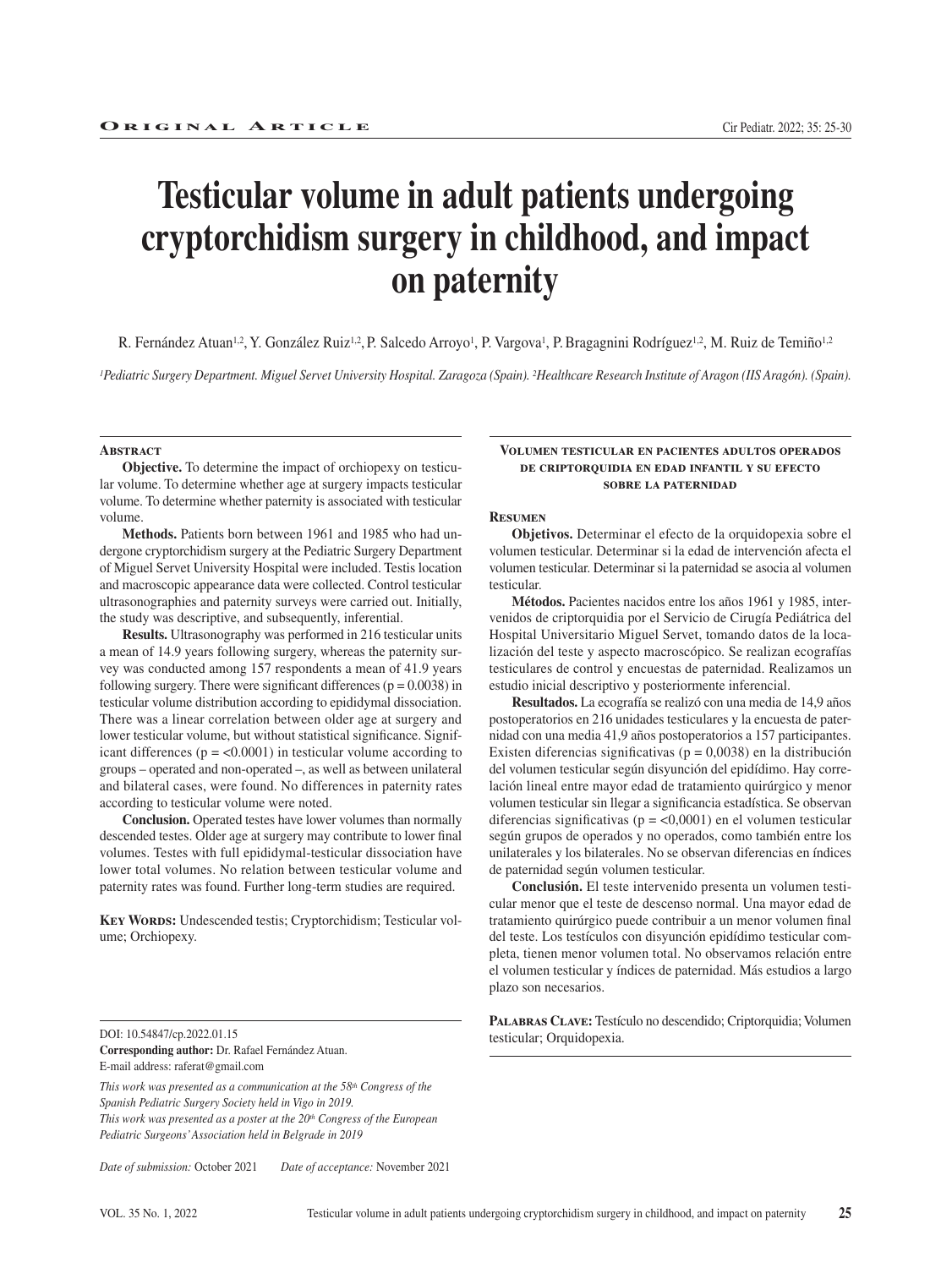## **INTRODUCTION**

According to Hutson $(1)$ , cryptorchidism refers to the absence of the testis within the scrotal sac. When the testis is palpable, it cannot be manipulated at the bottom of the scrotal sac unless tension is applied on the spermatic cord, and it usually goes back to its abnormal position when tension is released.

Cryptorchidism is the most frequent congenital abnormality in children. In full-term newborns, it has an incidence of  $3-5\%$ <sup>(1-3)</sup>. In 70% of cases, testes spontaneously descend to the sac within the first year as they grow. At 1 year of age, prevalence is around 1%, and the proportion remains the same in adulthood<sup>(3,4)</sup>. Schneuer found an incidence of 9.6 operated testes in 1,000 live births(5).

Testes in abnormal locations are subject to histological disorders. According to Hadziselimovic's studies, there is a decrease in the number of gonocytes to AD spermatogonias (dark, type A ones), which entails spermatogenesis disorders(6). In a prospective study, Verkauskas reported that 9-15% of patients with unilateral involvement and up to 46% of patients with bilateral involvement develop oligospermia or azoospermia(7). Other histological disorders include seminiferous tubule fibrosis, Sertoli and Leydig cell disorders, basement membrane thickening, interstitial edema, and increased mastocytes in the testicular parenchyma(8-10).

Suprascrotal testis can occur in congenital cryptorchidism, but also in acquired cryptorchidism and retractile testis. According to Hack, acquired cryptorchidism has a prevalence of 2.2% in the 9-year-old population, and 1.1% in the 13-year-old population. In a study, Guven found that 45% of late orchiopexies occur in patients with previous history of normal testicular descent, whereas Van der Plas found that up to 66% of late orchiopexies had previous history of normal descent in clinical records(11-13). In a review of cryptorchidism and fertility, Virtanen stated that histological disorders associated with acquired and congenital cryptorchidism are the same(14). Suprascrotal testis has been clearly demonstrated to be associated with histological disorders, which clinically manifest as spermiogram disorders and decreased testicular volume. Our objective was to assess the long-term impact of cryptorchidism on final testicular volume, and also the likelihood of testes compensating growth. We also aimed to determine whether these volume disorders were correlated with paternity disorders. Our hypothesis was that testes in an abnormal position have permanently reduced volumes and functioning.

## **MATERIALS AND METHODS**

#### **Scope and study patients**

Patients born between 1961 and 1985 who had undergone cryptorchidism surgery at the Pediatric Surgery Department of Miguel Servet University Hospital, and who had participated in a fertility study in 1999, were included. Clinical, surgical, analytical, and pathological data of these patients since childhood were available to us. We also had data on postoperative control testicular ultrasonographies. Testis size was ultrasound-measured and calculated using an ellipsoid formula, where a 0.52 constant was multiplied by the result of multiplying length by width squared (0.52 x [L x W2]). Volumes were expressed in cubic centimeters.

A survey was sent by post to 258 patients from the aforementioned database who had undergone cryptorchidism surgery at our department. 97 patients responded. The remaining 161 patients were contacted by phone, with 60 of them agreeing to participate in a telephone survey. A total of 157 patients (60.85%) were recruited.

### **Design and statistical methodology**

A retrospective cohort study comparing paternity rates in a group of former cryptorchidism patients with paternity rates in an equivalent group without cryptorchidism by means of a survey was carried out. The second part involved a statistical analysis of the testicular ultrasonographies performed in the adults who had undergone cryptorchidism surgery vs. the data retrieved in the survey.

In the descriptive analysis of data, qualitative variables were presented as the frequency distribution of percentages in each category. The quantitative variables studied were explored using Kolmogorov-Smirnov conformity test – a normal distribution goodness-of-fit test.

#### **Bivariate analysis. Comparison of variables**

The association of factors was assessed using hypothesis testing studies. Impacts were considered significant if p values were <0.05 and two-tailed.

For statistical analysis purposes, the SPSS v. 18.0.0 software was used. Statistical support was provided by the Department of Methodological Support from Aragon's Institute of Health Sciences.

## **Ethical considerations**

The authors obtained informed consent from all participants. The study was approved by Aragon's Research Ethics Committee (CEICA), with registration number CP12/2014.

These data were featured in Rafael Fernández Atuan's PhD, presented in Zaragoza (Spain) in 2017, and entitled "Study of fertility in patients undergoing cryptorchidism surgery."

# **RESULTS**

Respondents were aged 31-55 years old, with a mean age of 41.9 years. Testicular ultrasonographies were performed in 216 testicular units 1-20 years following orchiopexy (mean: 14.9 years).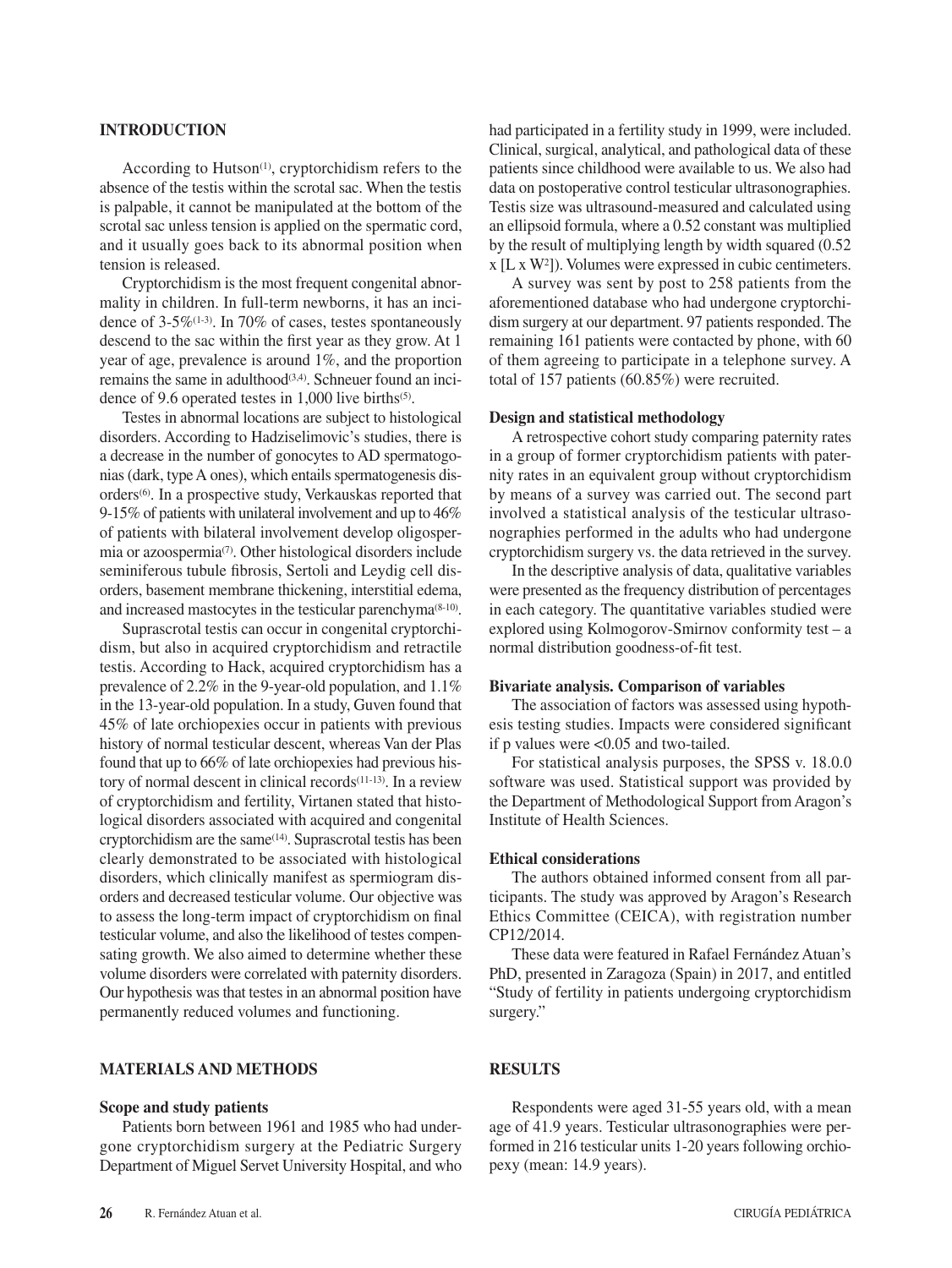

**Figure 1.** Testicular volume *vs.* appearance of the epididymal-testicular fusion. Statistically significant differences in testicular volume distribution according to testis appearance were found (testicular volume expressed in cubic centimeters).

120 patients (76.43%) had unilateral involvement, whereas 37 patients (23.57%) had bilateral involvement. 14.4% of the testes undergoing surgery had an abnormal appearance at surgery, with abnormality being defined as full epididymal-testicular dissociation. A statistically significant difference  $(p < 0.038)$  in testicular volume distribution according to testis appearance was noted (Fig. 1).

Mean age at surgery was 6.2 years. When analyzing age at surgery vs. testicular volume, a linear correlation between age at surgery and lower testicular volume was found in the total population. However, this correlation was not statistically significant in our study (Fig. 2, Table I).

When analyzing testicular volumes of operated vs. non-operated contralateral testes, statistically significant differences in testicular volume distribution according to groups of operated (undescended) and non-operated (contralateral) testes were observed (Fig. 3).

When comparing testicular volume in patients with unilateral cryptorchidism with testicular volume in patients with bilateral cryptorchidism, statistically significant dif-



**Figure 2.** Linear analysis of age at surgery vs. testicular volume.

**Table I. Analysis of age at surgery and testicular volume.**

|                   |                        | Testicular volume |                                   |         |  |
|-------------------|------------------------|-------------------|-----------------------------------|---------|--|
|                   |                        | <b>Total</b>      | population Contralateral Operated |         |  |
| Age at<br>surgery | Pearson<br>correlation | $-0.11$           | $-0.14$                           | $-0.02$ |  |
|                   | p-value                | >0.05             | >0.05                             | >0.05   |  |

*A negative Pearson correlation was found. However, linear correlation between age at surgery and testicular volume in the total population was not statistically significant in our study (testicular volume expressed in cubic centimeters, and age expressed in years).*

ferences in testicular volume distribution according to unilateral and bilateral involvement groups were found. Patients with unilateral involvement had larger testicular volumes (Fig. 4).

In patients undergoing surgery, no statistical association between testicular volume and paternity rates was noted (Table II). In our study, time to pregnancy was 10.6 months for patients in the unilateral involvement group, 15.8 months for patients in the bilateral involvement group, and 8.1 months for patients in the control group.

Of the total of patients, only 19 reported having required a fertility treatment. When asked about the type of treatment used, 18 of them responded, and according to their replies, 44.4% used IVF, 27.8% used male hormones, and 11.1% used intracytoplasmic sperm injection (ICSI). In the remaining 16.7% of patients, treatment was administered to their female partner only.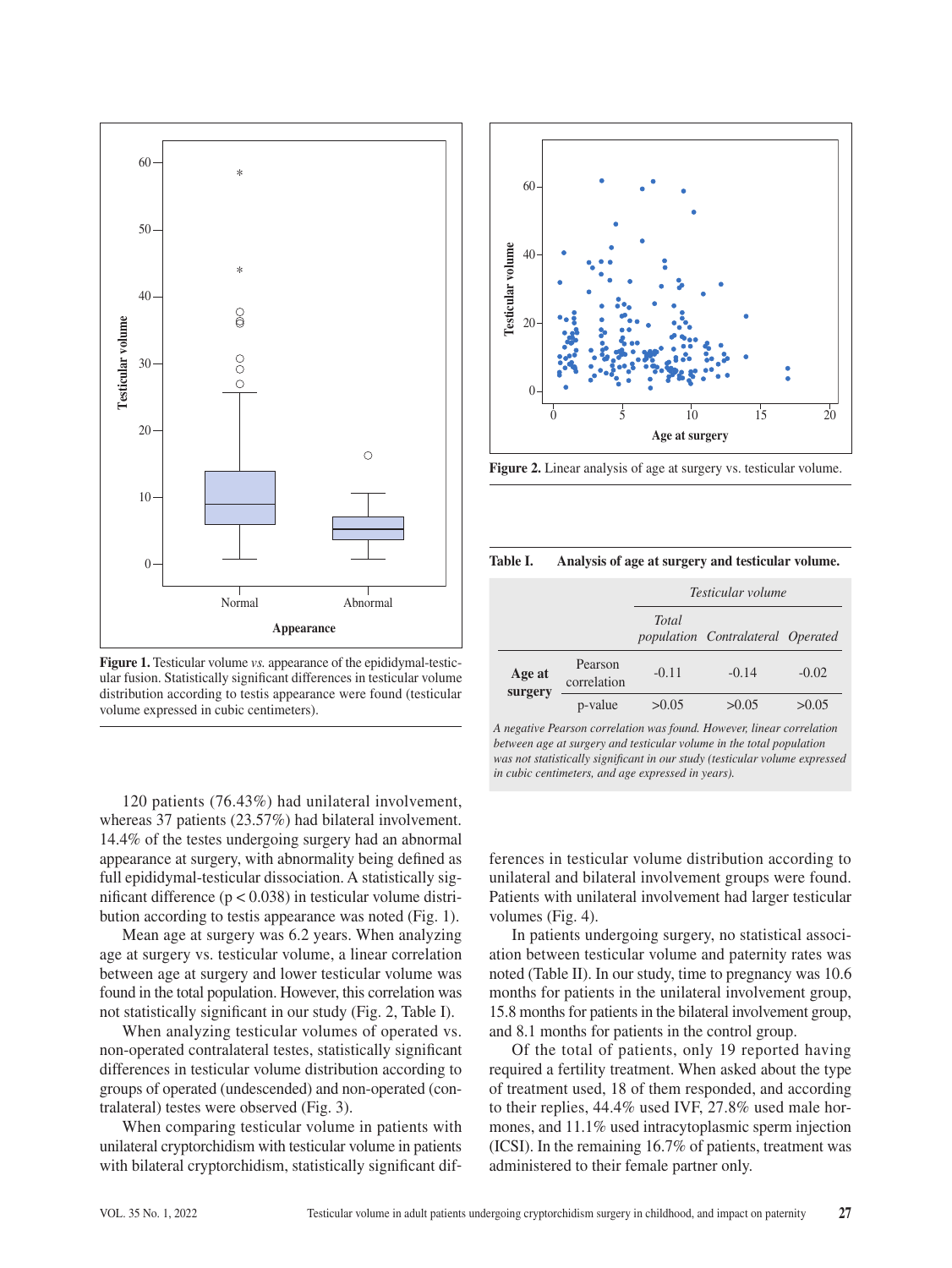

**Figure 3.** Testicular volume of operated *vs.* non-operated testes. Statistically significant differences in testicular volume distribution according to groups of operated (undescended) and non-operated (contralateral) testes were found (testicular volume expressed in cubic centimeters).



**Figure 4.** Testicular volume in unilateral *vs.* bilateral involvement. Patients with unilateral involvement have greater testicular volume (testicular volume expressed in cubic centimeters).

#### **Table II. Analysis of testicular volume and paternity rates.**

|                                      |           | Total population | No children | Children | <i>p</i> -value |
|--------------------------------------|-----------|------------------|-------------|----------|-----------------|
| <b>Volume of operated testes</b>     | Mean      | 12.07            | 12.10       | 12.25    | >0.05           |
|                                      | SD.       | 10.45            | 11.60       | 9.30     |                 |
| <b>Volume of non-operated testes</b> | Mean      | 18.78            | 18.51       | 19.34    | >0.05           |
|                                      | <b>SD</b> | 12.91            | 11.70       | 14.36    |                 |

*No significant differences between testicular volume and paternity rates were found (testicular volume expressed in cubic centimeters).*

# **DISCUSSION**

In our study, testes were identified as normal or abnormal according to clinical characteristics at surgery. Clinical characteristics did not only refer to the macroscopic appearance of the testicular parenchyma, but also, importantly, to the appearance of the epididymis-testis complex. The epididymis should be fully attached to the testicular parenchyma. However, in this study, as a result of perceptions among surgeons being variable, testes with full epididymal-testicular dissociation only were regarded as abnormal. They accounted for 14.4% of the total. A statistically significant difference between abnormal testes and testicular volume was found ( $p = 0.038$ ). In a study, Kim assessed testicular appearance by comparing patients with cryptorchidism and hydrocele, and observed full dissociation in  $12.3\%$  of patients<sup> $(15)$ </sup>. This study also found that all intra-abdominal testes have epididymal disorders, and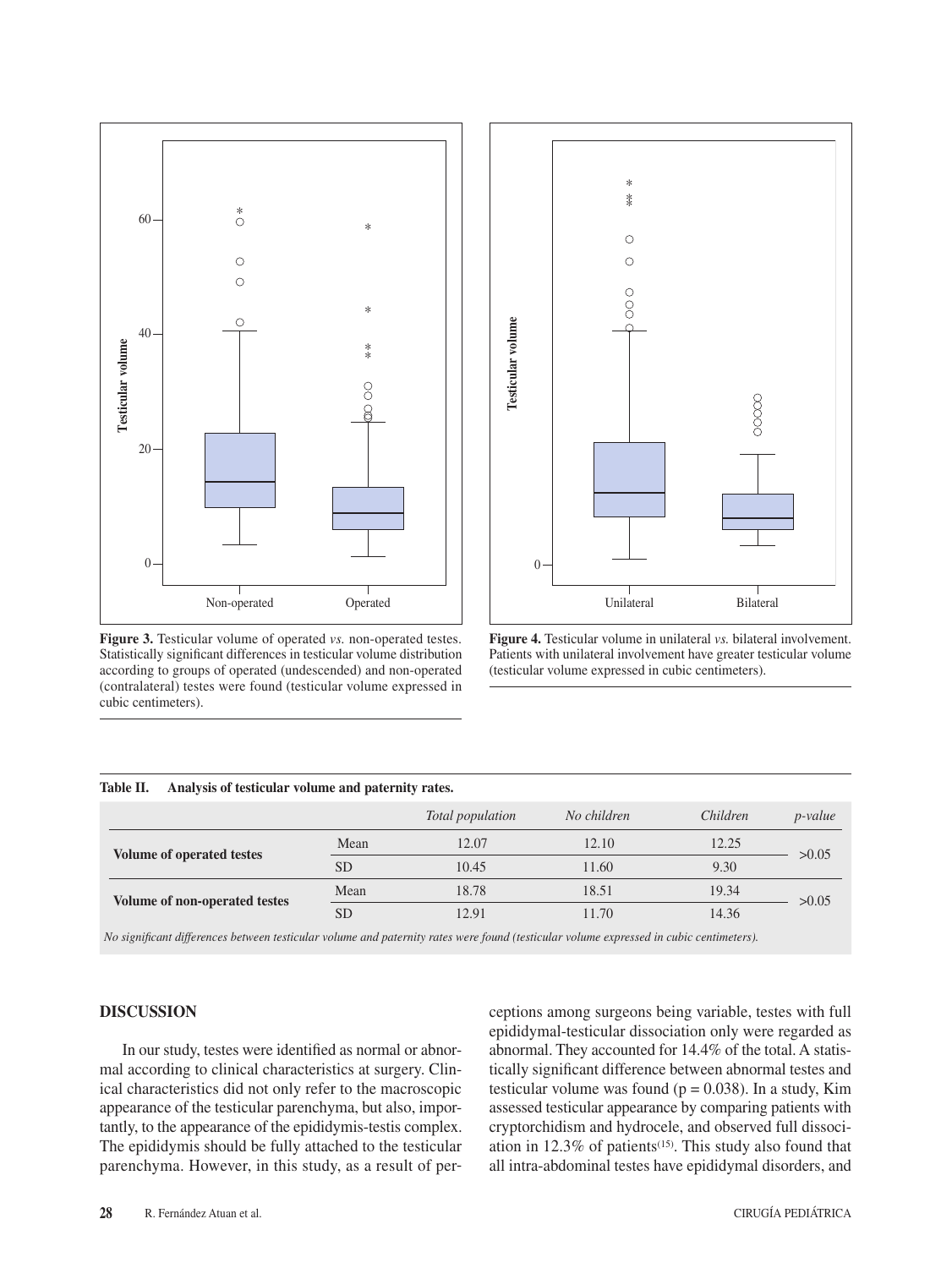that the higher the testis is located, the greater epididymis-testicular dissociation will be $(15)$ . No articles comparing epididymal condition vs. testicular volume were found.

Age at surgery, testicular volume, and association with fertility have been thoroughly studied for many years. In our study, a negative correlation between testicular volume and age at surgery was found, but without statistical significance. It should be highlighted that ultrasound testicular control was carried out 14.9 years following surgery, which means the operated testes may have compensated and grown. Mean age at surgery was 6.2 years. This is a bit too late as per today's standards, which establish age at surgery should range from 12 to 30 months. Our result is consistent with Taskinen's, who found a lower testicular volume in patients undergoing surgery at 4 years of age than in patients undergoing surgery at an older age, without statistical significance<sup>(16)</sup>. Other researchers have found significant differences in terms of testicular volume between patients with undescended testes undergoing surgery at 9 months of age and patients with undescended testes undergoing surgery at 3 years of age, with a follow-up that lasted until 5 years of age in both groups – which means follow-up time allowing operated testes to recover was different<sup> $(17)$ </sup>. With a follow-up time of 6.9 months, Durell found that up to 20% of testes compensate growth and may reach the same size as contralateral ones when orchiopexy is performed at the age of 12 months approximately, with testes being subjectively assessed by the research $ers<sup>(18)</sup>$ . Testicular atrophy has been reported to be greater in patients undergoing surgery after 13 months of age than in patients undergoing surgery before  $13$  months of age<sup> $(19)$ </sup>. Carson conducted a regression analysis comparing age at surgery and postoperative testicular atrophy, adjusted for testicular location, and found no significant differences, suggesting that the impact of extra-abdominal location is lower than that of age at surgery<sup>(16,19)</sup>. It should be noted that age at surgery currently ranges from 13 to 30 months of age in our surgical department.

No significant correlation between testicular volume and paternity rates was found. In a study with 166 patients undergoing unilateral orchiopexy, Lee did not find any differences in paternity rates according to testicular volume. The study was based on the surgical team's perception of testis size(20). Testicular volume is seemingly not correlated with germ cell count, which means it cannot be used as a reliable parameter to predict reproductive capacity. However, volume is associated with a clear deterioration of sperm quality<sup>(21)</sup>. Ates found that the volume of the descended testis was the only variable associated with sperm quality in adult patients(20-22). In the case of bilateral cryptorchidism, no statistically significant differences in terms of paternity rates between patients with bilateral cryptorchidism and patients in the control group were noted. Similar results have been reported in other studies, although this was seemingly due to the low number of

patients with bilateral cryptorchidism included<sup> $(23)$ </sup>. In our case, there were 37 patients with bilateral involvement, while Van Brakel's study consisted of 7 patients<sup>(23)</sup>. Studies with a larger cohort of patients with bilateral cryptorchidism do report a significant reduction in paternity rates. Approximately 65.3% of patients with bilateral involvement who wanted to have a baby succeeded in doing so, which is lower than the proportion of patients with unilateral cryptorchidism or patients in the control group, the difference being statistically significant<sup> $(24)$ </sup>. In patients with bilateral involvement, 76% of those who underwent orchiopexy earlier (between 10 months and 3 years of age) had a normal spermatozoon count *vs.* 26% of patients undergoing surgery  $later<sup>(24,25)</sup>$ . According to a recent review of cryptorchidism management, 75% of patients with bilateral involvement have oligospermia, and 42% have azoospermia<sup>(26)</sup>.

# **CONFLICTS OF INTEREST AND STUDY LIMITATIONS**

The authors of this study declare no conflicts of interest. Limitations lie in the study's retrospective nature and the fact patients with congenital cryptorchidism and acquired cryptorchidism were included as a result of data collection.

# **CONCLUSIONS**

Operated testes are inevitably impacted in their final growth as compared to contralateral descended testes and testes in the normal population. This impact is correlated with age at surgery in our study and others, but in our case, no statistical significance was achieved.

Patients with bilateral involvement and epididymal-testicular dissociation have lower growth compensation abilities, and therefore, lower testicular volumes. Patients with bilateral involvement required a longer time to have children.

No association between testicular volume and paternity rates was found, which means testicular volume is seemingly not a reliable method to determine fertility. Time to pregnancy was longer in patients with bilateral involvement.

Further studies with a long-term follow-up are required to corroborate results.

# **REFERENCES**

- 1. Hutson JM, Balic A, Nation T, Southwell B. Cryptorchidism. Semin Pediatr Surg. 2010; 19(3): 215-24.
- 2. Virtanen HE, Bjerknes R, Cortes D, Jørgensen N, Rajpert-De Meyts E, Thorsson AV, et al. Cryptorchidism: classification, prevalence and long-term consequences. Acta Paediatr. 2007; 96(5): 611-6.